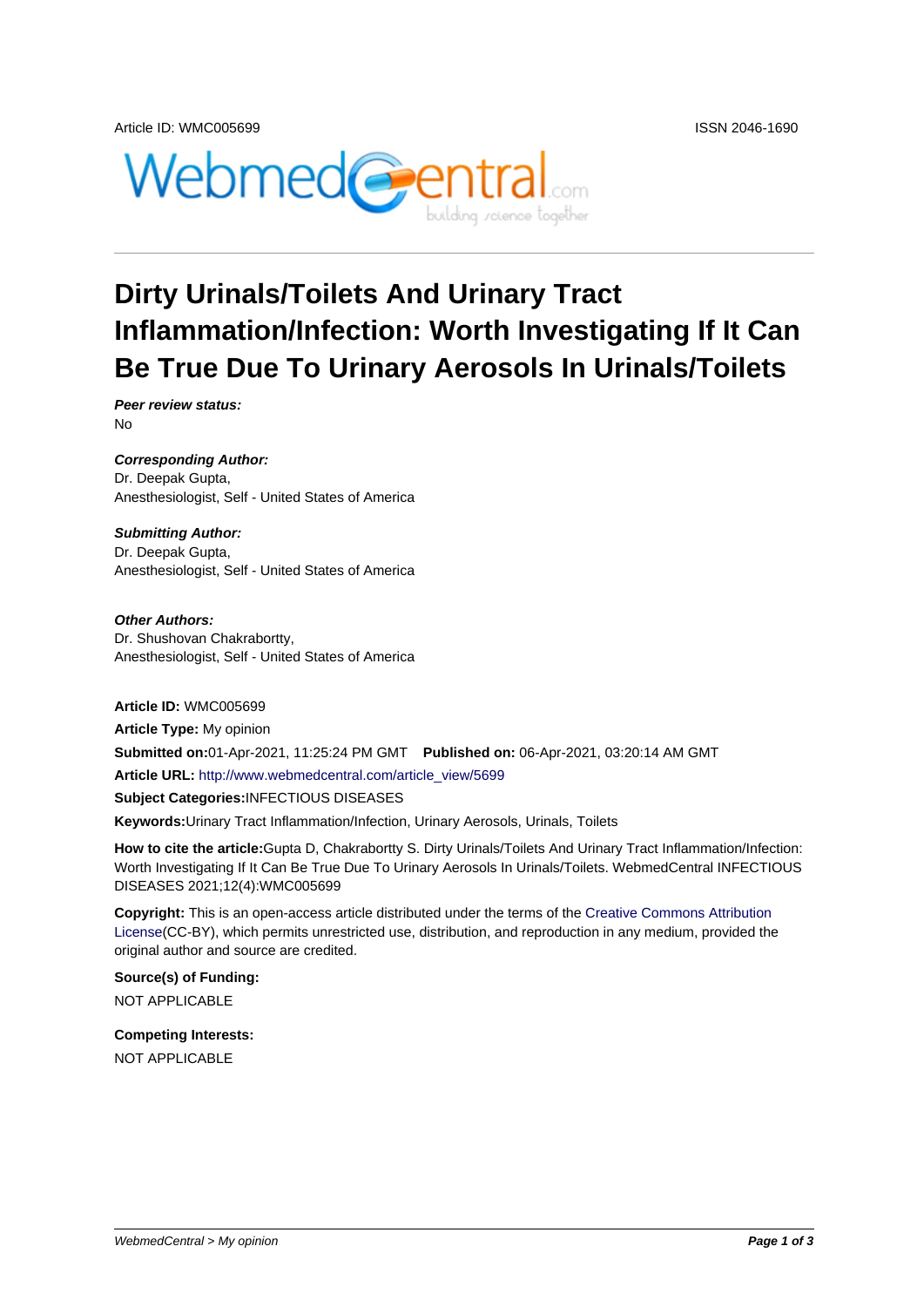# **Dirty Urinals/Toilets And Urinary Tract Inflammation/Infection: Worth Investigating If It Can Be True Due To Urinary Aerosols In Urinals/Toilets**

**Author(s):** Gupta D, Chakrabortty S

### Origin of Hypothesis

Since current pandemic dawned, we have been wearing masks and avoiding infectious aerosols even in the urinals/toilets, especially when using the shared urinals/toilets. Although masks can curtail the inhalation of aerosols generated in $\hat{A}$  urinals/toilets, the $\hat{A}$  aerosols contaminating $\hat{A}$  the perineum cannot be avoided, especially when the urinals/toilets are unclean, dirty or clogged. Although the chemically cleansed urinals/toilets may generate  $chemicalized \hat{A}$  aerosols $\hat{A}$  which mav $\hat{A}$  create non-infectious contaminations and complications, especially when the urinals/toilets are flushed powerfully with water [1-3] as similar to when the fomites/surfaces are transferring the infectious and non-infectious agents by contact [4], the question we often overlook is whether we are exposing our perineal areas to the infectious and non-infectious agents while urinating sitting on or standing over standard or compost urinals/toilet bowls. Therefore, as inspired from global researchers' investigation into imaging aerosols generated by simulated raindrops falling on $\hat{A}$  soil [5-10], the research question that is worth investigating is whether aerosols generated $\hat{A}$  while urinating can be imaged with ultra-high speed cameras [11-12] to quantify the aerosols generated depending on the Å position while urinating and depending on urinal/toilet bowl where urinating. This envisaged investigating may prove or disprove whether aerosol generation while urinating differs $\hat{A}$  (a) between the $\hat{A}$  sexes, (b) $\hat{A}$  as urinary stream falls on smooth bowl surface or textured bowl surface, or $\hat{A}$  (c) $\hat{A}$  between the  $\hat{A}$  sawdust filled compost urinal/toilet and the water-filled standard urinal/toilet. Â Â Â Â Â

#### Envisaged Materials And **Methods**

After institutional review board approval, five male and five female adult volunteers with no pre-existing urinary problems can be consented by same-gender investigators (to accommodate privacy and modesty concerns) for imaging their urinary streams with ultra-high-speed cameras while urinating  $\hat{A}$  through male condom catheter (made of opaque-material for privacy) or female pee funnel device (made of opaque-material for privacy). Rhodamine B dye can be coated onto the urinal/toilet bowl surfaces to visualize under ultraviolet the pattern of aerosols landing onto the $\hat{A}$  outer surfaces of (a) condom catheters worn by male volunteers while urinating and (b) pee funnel devices worn by female volunteers while urinating, and this can be complemented by culture and sensitivity for microbiology of urinary aerosols deposited onto those outer surfaces. In case of difficulty to enroll volunteers for this envisaged study, it can be considered to use urinary bladder simulator [13] to simulate urinary streams among different sexes at their differing ages with differing urinary pathophysiology over the time. In the interim, the categories among human volunteers to investigate can be:

- 1. Male volunteers with full-bladder urinating while sitting to urinate into
	- 1. Smooth surfaced water-filled toilet bowl
	- 2. Texture surfaced water-filled toilet bowl
- 3. Rough surfaced sawdust-filled compost toilet 2. Female volunteers with full-bladder urinating while
	- sitting A to urinate into
	- 1. Smooth surfaced water-filled toilet bowl
	- 2. Texture surfaced water-filled toilet bowl
	- 3. Rough surfaced sawdust-filled compost toilet
- 3. Male volunteers with full-bladder urinating while standing A to urinate into
	- 1. Smooth surfaced urinal
	- 2. Texture surfaced urinal
	- 3. Rough surfaced sawdust-filled urinal
	- 4. Smooth surfaced water-filled toilet bowl
	- 5. Texture surfaced water-filled toilet bowl
	- 6. Rough surfaced sawdust-filled compost toilet
- 4. Female volunteers with full-bladder urinating while standing $\hat{A}$  to urinate into  $\hat{A}$   $\hat{A}$ 
	- 1. Smooth surfaced urinal
	- 2. Texture surfaced urinal
	- 3. Rough surfaced sawdust-filled urinal
	- 4. Smooth surfaced water-filled toilet bowl
	- 5. Texture surfaced water-filled toilet bowl
	- 6. Rough surfaced sawdust-filled compost toilet